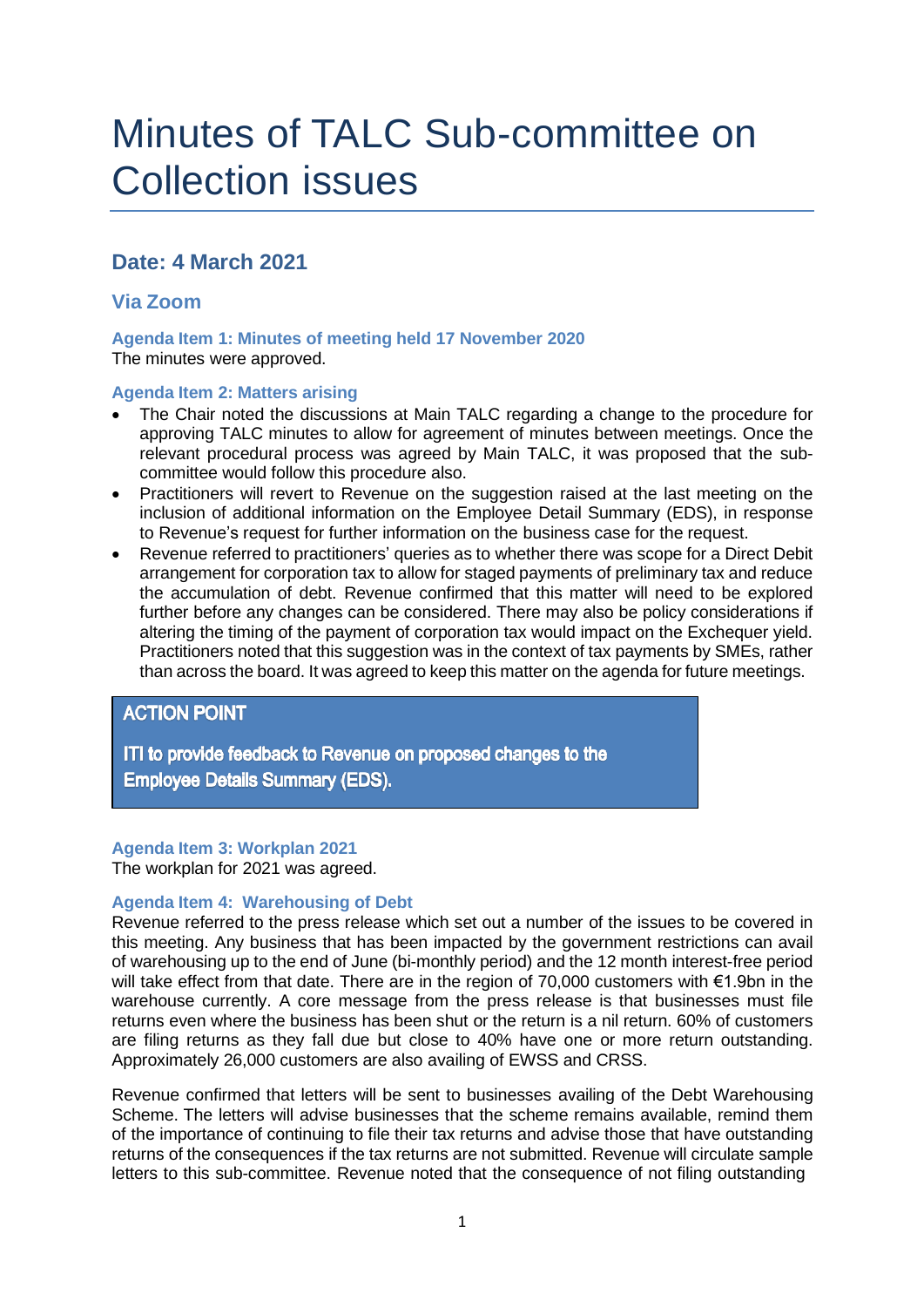returns is withdrawal of tax clearance, with the resulting ineligibility for debt warehousing and loss of access to the other Government support schemes, such as EWSS and CRSS. The timeframe proposed in the letters to file outstanding returns is expected to be 21 days.

# **ACTION POINT**

Revenue to provide sample copies of letters to issue to taxpayers with outstanding tax returns.

# **Agenda Item 5: COVID-19 measures**

Revenue confirmed that both the EWSS and CRSS have been extended to the end of June 2021. Revenue is receiving approximately 55 CRSS applications per day and the turnaround time for queries has improved. Businesses that do not meet the eligibility criteria for the CRSS, may wish to note the new Government support schemes, the Tourism Business Continuity Scheme operated by Fáilte Ireland and the COVID-19 Business Aid Scheme (CBAS), run by local authorities.

# **Agenda Item 6: Debt Management Services (DMS) update**

Revenue confirmed that debt enforcement activity, while still suspended, will recommence shortly and Revenue will focus on the small number of businesses, that have not been impacted by the COVID-19 pandemic and have continued to operate at their usual or, in some instances, at enhanced turnover levels throughout the pandemic, and that are not meeting their timely tax return filing and payment obligations. Revenue confirmed that these businesses will be contacted beforehand (by phone) to note Revenue will be writing to them.

Revenue will also shortly recommence real-time updating of the tax clearance system. Tax clearance will be withdrawn where tax returns are not up to date which will have a significant impact for businesses claiming EWSS and CRSS, as tax clearance is a key eligibility requirement for participation in the schemes.

Revenue's long standing approach to taxpayers with payment difficulties remains that these businesses should engage with Revenue as soon as possible if they are facing payment difficulties.

# **Agenda Item 7: ROS Issues**

# **CT1 2021 Developments**

Further to Revenue's presentation on the proposed Form 11 2020 changes, Revenue made a short presentation on the proposed changes to the Form CT1 for 2021. The CT1 for 2021 is expected to be available on ROS from 27/29 March 2021. The changes to the Form CT1 are in relation to the Extracts From Accounts, *'Accounts'* sub-section. The changes mainly relate to the mandating of certain fields, additional validation checks and a layout change, such that the '*Balance Sheet and Capital Reserve Items*' will appear after the '*Adjustments made to Profit/Loss before tax per Accounts*' section.

Revenue noted the changes to the tax returns are intended to improve the integrity of data, by reducing inaccuracies, which will in turn improve risk profiling and minimise unnecessary contact with compliant taxpayers. Practitioners sought the development of a metric to be able to determine whether these requirements do reduce such interventions over time. There should be a quantifiable benefit for taxpayers, given the additional time and cost in completing additional fields on the tax return. Revenue acknowledged the importance of such a measurement.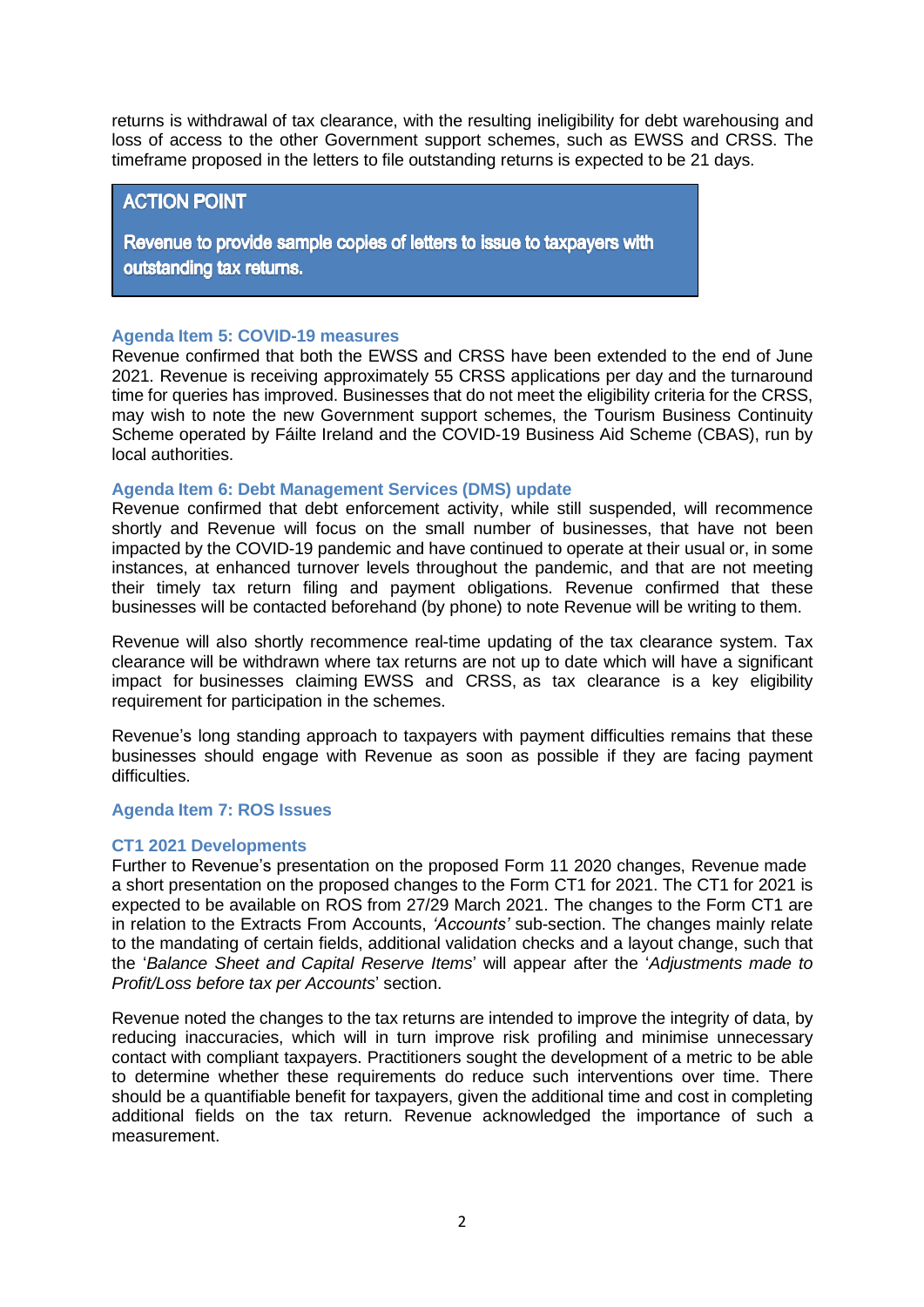A Revenue team is examining other tax forms with regards to simplifications and making returns more user-friendly and will update practitioners on plans in due course.

Practitioners queried whether the full paper Form CT1 can be made available via ROS as currently the ROS CT1 output only shows the fields that have been completed. Revenue noted that software providers have the capacity to produce the paper Form CT1. There are currently no plans to make the paper Form CT1 available in ROS, as the majority of taxpayers would not wish to print out the full form, which is in excess of 20 plus pages.

#### **eCG50 update**

Revenue presented an update on the enhancement of the eCG50. By the third week of June copies of the CG50 should be available in the ROS inbox for agents. Revenue is working to streamline the CGT registration process and to facilitate applications where multiple vendors need access to the system.

Practitioners queried whether the 2021 CGT returns are available as, for example, nonresidents will suffer tax withheld on the sale of property unless the CGT return is filed and CGT paid. Revenue confirmed the 2021 CGT Return is not yet available. Revenue's systems roll over for the current year to reflect Budget changes but the returns are always on a prior year basis. In live cases, details can be sent to Revenue and a case worker will work the case manually.

Practitioners also noted that the capacity to include a future date of disposal had been raised with Revenue in relation to the eCG50 development and queried whether this had been implemented. Revenue will check whether this amendment has been implemented.

# **ACTION POINT**

Revenue to review issue with the future date of disposal in the eCG50 development.

# **Exercise on Personal Division records of Form 11 filers**

Revenue confirmed that work is ongoing to identify cases where an individual was previously registered for Income Tax but is no longer a chargeable person nor required to file a Form 11. Revenue will be writing to these individuals and their tax agents, if one is appointed, to notify them that the income tax registration will be ceased.

# **Issue with Form 12 and 53 weeks**

Practitioners queried instances arising of the non-application of the week 53 standard rate cut off point (SRCOP) and tax credit in some employees' assessments, where week 53 treatment was expected to apply. Revenue noted that this is largely due to the way in which the employer has reported the payroll. For example, where an employee was paid in respect of the last two weeks of the year, in one payment in the second last week of December, Revenue cannot apply the week 53 SRCOP and tax credit to the payment. The pay date must have been on 30 or 31 December. Some employers scheduled the payments in advance to be made to the employee on 30/31 December and this is correctly reflected in the payroll pay date.

Practitioners requested that Revenue consider applying some concession in the cases raised, as the employees are, in effect, being penalised due to an error in how the payroll was reported at a pressurised time for employers. Revenue considered that the date on which the payment was made to the employee is a question of fact and dictates the treatment. It is not possible to amend the pay date in such cases and the legislation and PAYE Regulations do not permit week 53 treatment in such circumstances. As such, Revenue cannot apply discretion in such cases and reminded of the importance of employers correctly following the PAYE Regulations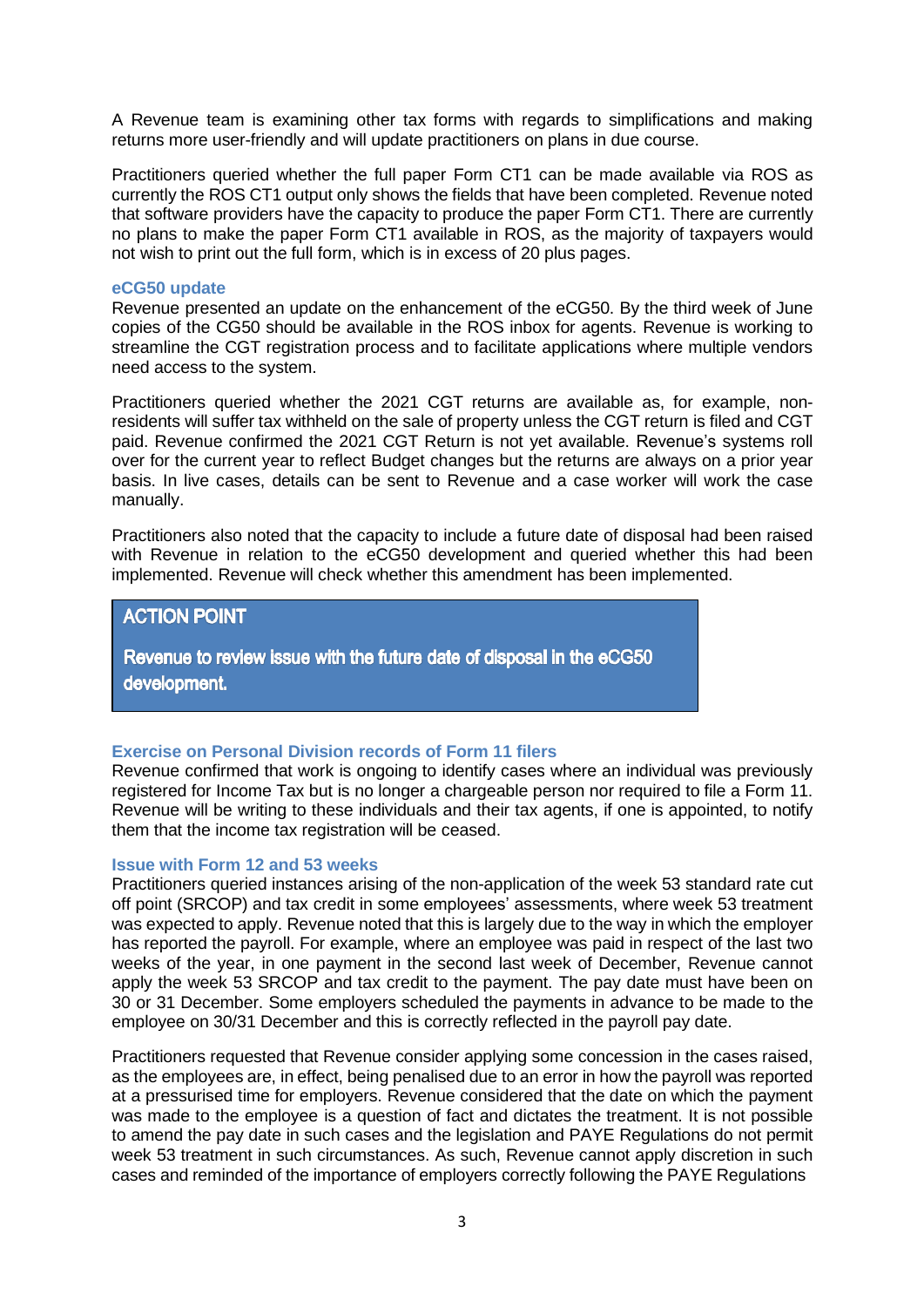to avoid such instances in the future. In light of the difficulties that arose in 2020 due to the COVID-19 pandemic, practitioners asked Revenue to consider not withholding the week 53 SCROP and tax credit for genuine weekly payrolls whereby the 2 weeks were paid on 24 December. Revenue agreed to consider this but noted the difficulty of adopting a practice outside of legislation.

# **Agents setting up a payment for a Form 12 filer**

Practitioners requested whether ROS could be amended to permit tax agents to arrange payments on ROS in respect of their PAYE clients i.e. to set up an RDI similar to the process for other tax payments. This would be beneficial as some PAYE taxpayers may wish their agents to arrange payment of their outstanding 2020 balance, arising from the TWSS. Revenue confirmed that currently only the PAYE customer can make a payment online. However, Revenue will examine the matter further to consider what development could be possible.

# **Guidance on completing Form 11 for collection agents/non-resident landlords**

Practitioners queried whether practical guidance could be provided in relation to the filing of Form 11 for non-resident landlords, in particular in light of the new fields on the ROS form for 2020. Revenue agreed that the guidance needs to be updated to clarify the position for nonresident landlords. Revenue requested feedback from practitioners to assist with website updates and updates to the guidance.

# **ACTION POINT**

ITI to provide further details of issues where guidance on Form 11 filing in relation to non-resident landlords is sought.

# **Availability of a summary of payroll submissions on ROS**

Revenue confirmed that a summary of payroll submission on ROS, as suggested by practitioners, would be beneficial and have included this as a proposed development for this year. Revenue is currently putting together proposals for development for 2021 and requested that practitioners provide details of what could usefully be provided in a summary.

Revenue will update the sub-committee on their plans for developments in due course, which will include simplifying the online process for employees.

# **ACTION POINT**

CCAB-I to engage with Revenue with suggestion on the development of a summary of payroll submissions on ROS.

# **Update on ROS planned developments for 2021?**

Revenue provided an update on ROS planned developments in a slide presentation including the proposed update to the 2021 Form CT1, enhancements of the eCG50 and update on ePSWT (discussed below).

# **Agenda Item 8: PAYE**

# **The 4-year agent authorisation renewal process**

Practitioners requested a simpler process for renewal of the PAYE agent authorisation, instead of resubmitting the form(s) every 4 years and pointed to practical issues in renewing current authorisations that have expired. Revenue noted that this change was made in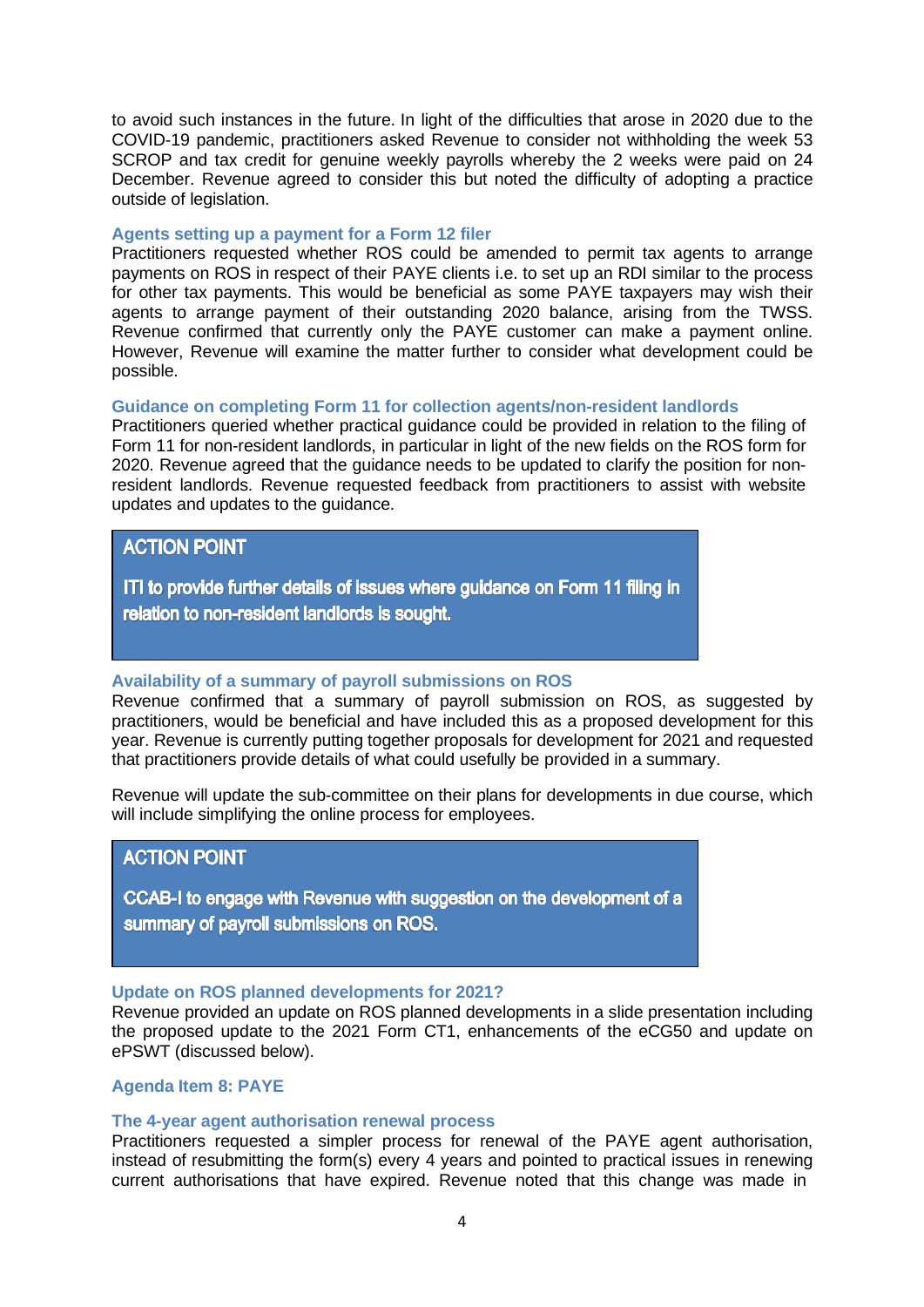response to feedback from customers that PAYE agent authorisations should not be valid indefinitely. Revenue decided a 4-year validity period would be appropriate. This period applies on a prospective basis and the release of the recent Manual was to highlight that existing relationships will need to be revisited in 4 years' time. Revenue is open to considering feedback in due course, on simplifications to the renewal process and confirmed the new timelimit only applies in relation to PAYE clients.

# **General update request PAYE activity**

Revenue gave a general update on PAYE. This quarter is the busiest quarter for income tax returns with over 450,000 returns filed in January (99% filed online). Where refunds are due the majority were processed in 3-5 working days. There were some delays in cases where further information was requested. Where PAYE customers had underpayments for 2020 especially relating to the COVID-PUP or TWSS, these are being coded forward for 4 years from 2022. Revenue confirmed the majority of queries received over the phone were queries primarily from PAYE customers relating to how the COVID-PUP and TWSS are taxed and also in relation to 2021 where the credits are reduced to take account of COVID-PUP.

Where an individual returns to work they need to notify the Department of Social Protection (DSP) immediately. The DSP notify Revenue where an individual has closed their claim for the COVID-PUP. This notification is made after the last COVID-PUP amount has been processed for the individual by the DSP. Individuals returning to work are placed on a "Week 1" basis by Revenue in order to mitigate a tax underpayment at the end of the year. However, Revenue will consider requests to place an individual on a cumulative basis, where appropriate.

Practitioners highlighted an issue where a non-assessable spouse is in receipt of PAYE income and also TWSS in 2020, and the Form 11 is denying the employee tax credit on the portion of income that is TWSS. Revenue confirmed that an update to the ROS Form 11 is currently in progress in respect of this matter.

# **Agenda Item 9: My Enquiries/iXBRL**

# **MyEnquiries**

Revenue confirmed a meeting of the MyEnquiries sub-group took place this week and will circulate the actions points from that sub-group to this TALC sub-group.

# **Update on iXBRL filings due on 23 December**

Revenue plan to reintroduce the late filing surcharge from 1 July 2021, for returns currently availing of the surcharge suspension. In respect of submissions for the 2020 year just under 10% were outstanding in January. Revenue noted the CRO extension to 28 May. Practitioners appreciated the forbearance adopted by Revenue to date on iXBRL returns. Issues surrounding a business continuing as a going concern due to the pandemic has impacted on the finalisation of some financial statements for 2019.

Revenue confirmed that iXBRL financial statements are considered in determining a taxpayer's tax clearance status. Therefore, if any 2019 iXBRL returns are outstanding this could affect a taxpayer's tax clearance position and eligibility for the support schemes.

# **Agenda Item 10: PSWT**

Revenue provided an update on ePSWT "light" in a slide presentation and confirmed the commencement of ePSWT is planned for 1 July 2021. The Revenue website has been updated with information which will be added to on an ongoing basis. Revenue is happy to engage with interested stakeholders on communicating the development. Letters will be sent to circa 509 accountable persons outlining the changes and Revenue is considering hosting sessions to help with adopting to the new system. It is expected ePSWT should streamline processing of F45s by the second half of the year.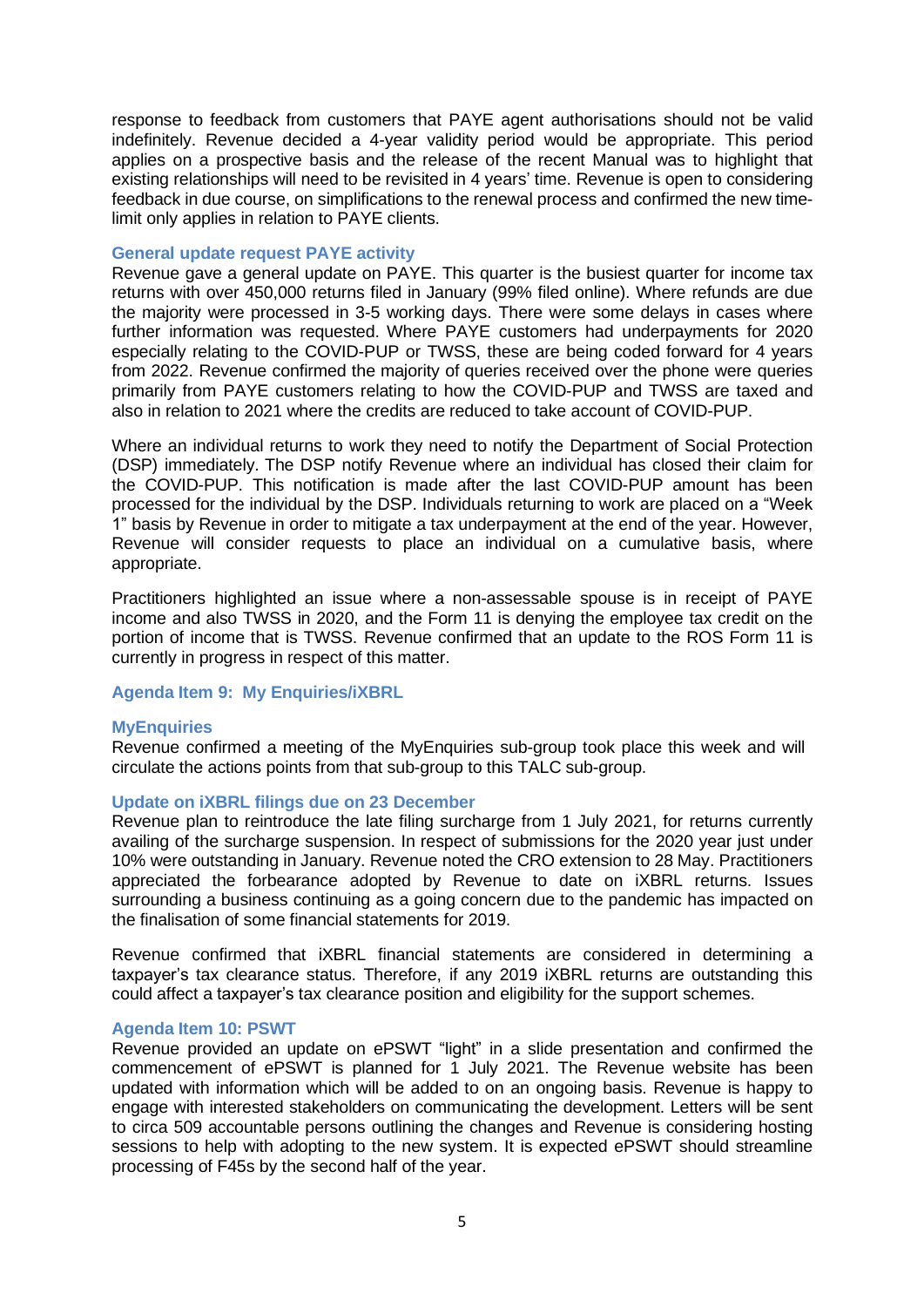# **Agenda Item 11: Other Matters**

#### **Delay to tax registrations as a result of the new CRO system**

Practitioners noted they found that the Revenue system was not compatible with the new CRO system and that this was causing delays to registrations. Revenue confirmed that the CRO made changes to its system in November and Revenue subsequently revised aspect of the eRegistration process. The data was only updated at the weekends, so it was causing delays in some cases. From 22 February the systems are now aligned so this issue should now be resolved.

#### **Guidance on including TWSS, EWSS, CRSS on CT1/Form 11**

Practitioners requested that Revenue's guidance be updated to include information on how employers should disclose the amounts of TWSS, EWSS and CRSS received in the accounts extracts in the Form 1, Form 11 and Form CT1. Revenue stated that the guidance will be updated for these returns to help taxpayers complete the returns.

# **ACTION POINT**

Revenue to update guidance on Form 1, Form 11 and Form CT1 on the disclosure of TWSS. EWSS and CRSS in the accounts extracts.

# **Change in card payment policy**

Revenue advised that the current policy with regard to card payments is changing in April. Currently Revenue accepts debit and credit cards from all customers and absorbs the full costs of processing such card payments. In some instances, the processing costs can be up to 2% of the payment amount which can incur very significant costs to the Exchequer. Given the continuing financial demands on the Exchequer, and in order to manage the increasing costs of processing such card payments, it has been decided to make the credit and debit card payment facility available to customers in Personal and Business Divisions only. Customers whose tax affairs are managed in MED, LCD and LC-HWID will no longer be able to avail of the card payment facility. Customers in these divisions will be requested to use ROS Debit Instructions for making their tax payments to Revenue. A further update and direct communication with the customers within these Divisions who use the facility, will issue with the implementation date for the change, once the necessary updates have been made to Revenue systems.

# **ROS Pay and File Deadline**

Practitioners queried whether the ROS Pay and File deadline for 2021 had been confirmed. Revenue noted that there was no update on this date, as yet.

| <b>Irish Tax Institute</b>                 | <b>Revenue</b>           |
|--------------------------------------------|--------------------------|
| Mr Stephen Gahan (Chair)                   | Mr Joe Howley            |
| Ms Mary Healy                              | Mr Leonard Burke         |
| Mr Paul Wallace                            | <b>Ms Maura Conneely</b> |
| Mr Andrew Thompson                         | Ms Lucy Mulqueen         |
| Ms Lorraine Sheegar (Minutes Co-ordinator) | Mr Pat O'Shea            |
|                                            | Mr James Fagan           |
| <b>Law Society</b>                         | Mr Justin Walsh          |
| Ms Ruth Higgins                            | Ms Leanne Comer          |
| <b>Ms Deirdre Barnicle</b>                 | Mr Pat Murphy            |
|                                            | <b>Ms Sinead Sweeney</b> |